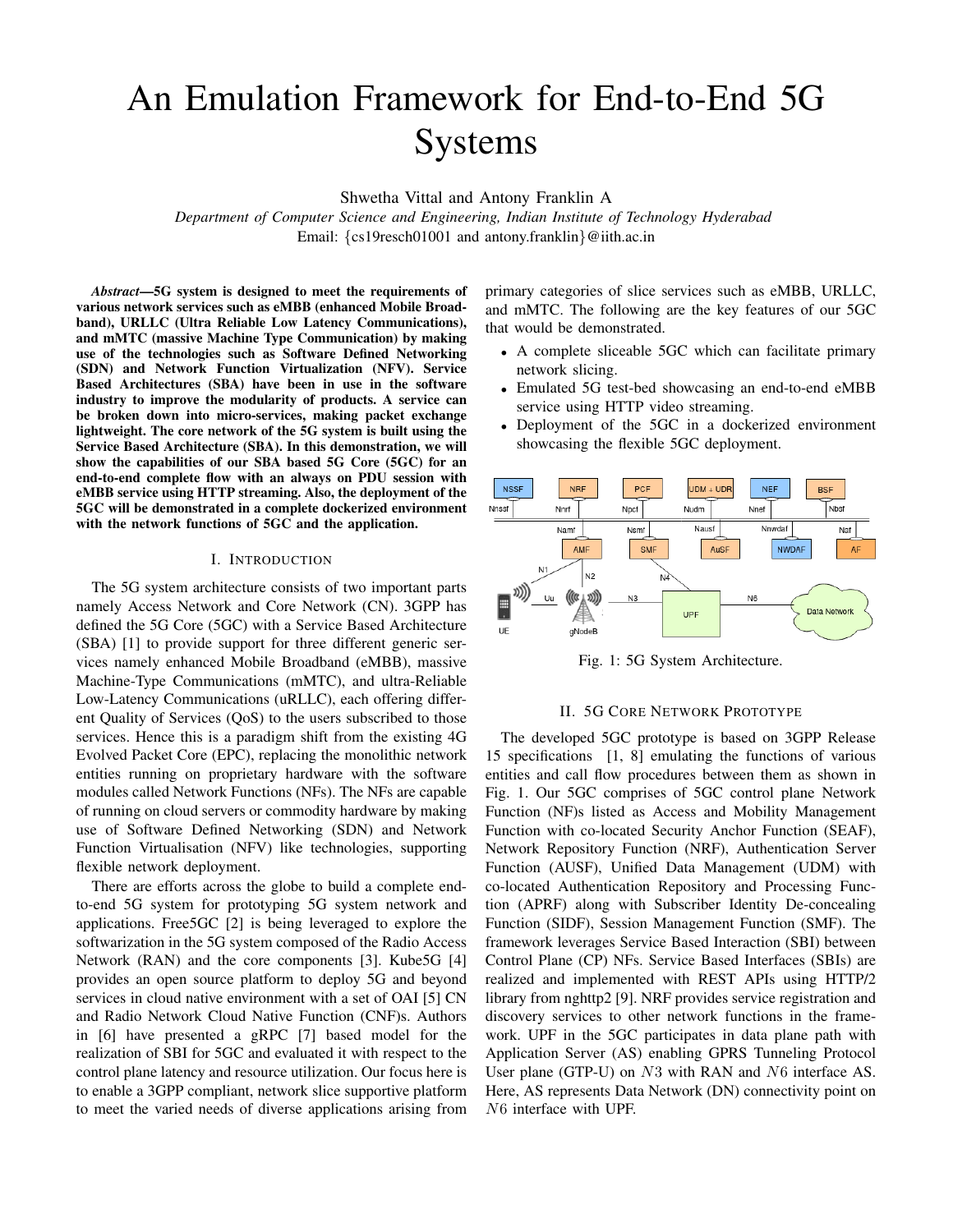While UE can be provisioned with static policies for its PDU session's Quality of Service (QoS) flows by SMF, we support Dynamic Policy provisioning for QoS flows with Policy and Charging Function (PCF). Further Binding Support Function (BSF) is also developed to support external traffic influencing Application Function like Multi-access Edge Computing (MEC).

For emulating the end-to-end UE slice services, we have developed a light weight RAN + UE emulator on control plane with Next Generation Application Protocol (NGAP) and embedded User Equipment (UE) with Non Access Stratum (NAS) to support  $N2$  and  $N1$  interface functionalities with AMF. All these network functions including RAN + UE Emulator are developed as virtualized docker containers [10] each intended to provide micro service functionalities running in a single or a multi-host dockerized container networking environment.

Key features and functionalities of our 5GC are

- Supports UE registration and de-registration.
- User Id protection with Elliptic Curve Integrated Encryption Scheme (ECIES)-B profile using SIDF.
- 5G Authentication and Key Agreement using ARPF, AuSF, and SEAF.
- Always on PDU session for UEs.
- Dynamic policy provisioning for QoS flows using PCF.
- Data transfer between two endpoints on the data plane through GTP-U.

The following endpoint applications are supported in this endto-end solution consisting of UE App, RAN + UE Emulator, UPF, and AS on the data plane.

- HTTP video streaming through VLC player.
- Performance benchmarking using iperf utility.
- Real-time Video Caching Application with MEC.



Fig. 2: 5G Emulation Framework for end-to-end application using 5GC.

#### III. 5G EMULATION FRAMEWORK DEMONSTRATION

The Fig. 2 shows the complete deployed demonstration framework in a dockerized environment with primary set of NFs along with PCF and BSF to support dynamic policy provisioning and external traffic influencing in 5GC along with RAN + UE emulator to demonstrate UE registration, in Mobile Subscriber Identification Number (MSIN) protected mode, PDU session establishment, and UE deregistration on the control plane. On the data plane the external IP based UE Application, RAN + UE Emulator, UPF, and AS on N6 facilitate data path in UL and DL directions for a specific UE. We enable VLC media player in both UE application and AS docker containers to showcase the HTTP streaming in the data path.



Fig. 3: End-to-end data exchange using 5GC.

In the demo execution, NRF is first brought up and activated, after which each NF in the 5GC is instantiated and activated. Each of these NFs in 5GC register its service at NRF. Each NF upon activation is now ready to serve the traffic of 5GC control plane and data plane. Once the RAN + UE emulator function gets active, it emulates the UE activities, requesting for a specific slice service first by registering to 5GC. RAN emulator then allows for data exchange in UL and DL directions (as shown in Fig. 3) for a specified run time configurable duration. During this, we demonstrate the HTTP streaming on the end-to-end data plane, before the timer kicks off at RAN + UE emulator to automatically deregister the UE.

#### IV. CONCLUSION AND FUTURE WORK

In this demo, we demonstrate a fully virtualised, sliceable 5G core, which can support a variety of applications and industries with network slicing, in an agile way, to help revolutionize an operator's 5G business opportunity. In future, we plan to extend this framework to make it a highly scalable and resilient network slicing platform.

#### ACKNOWLEDGMENT

This work has been supported by the Department of Telecommunications, Ministry of Communications, India as part of the "Indigenous 5G Test Bed" project.